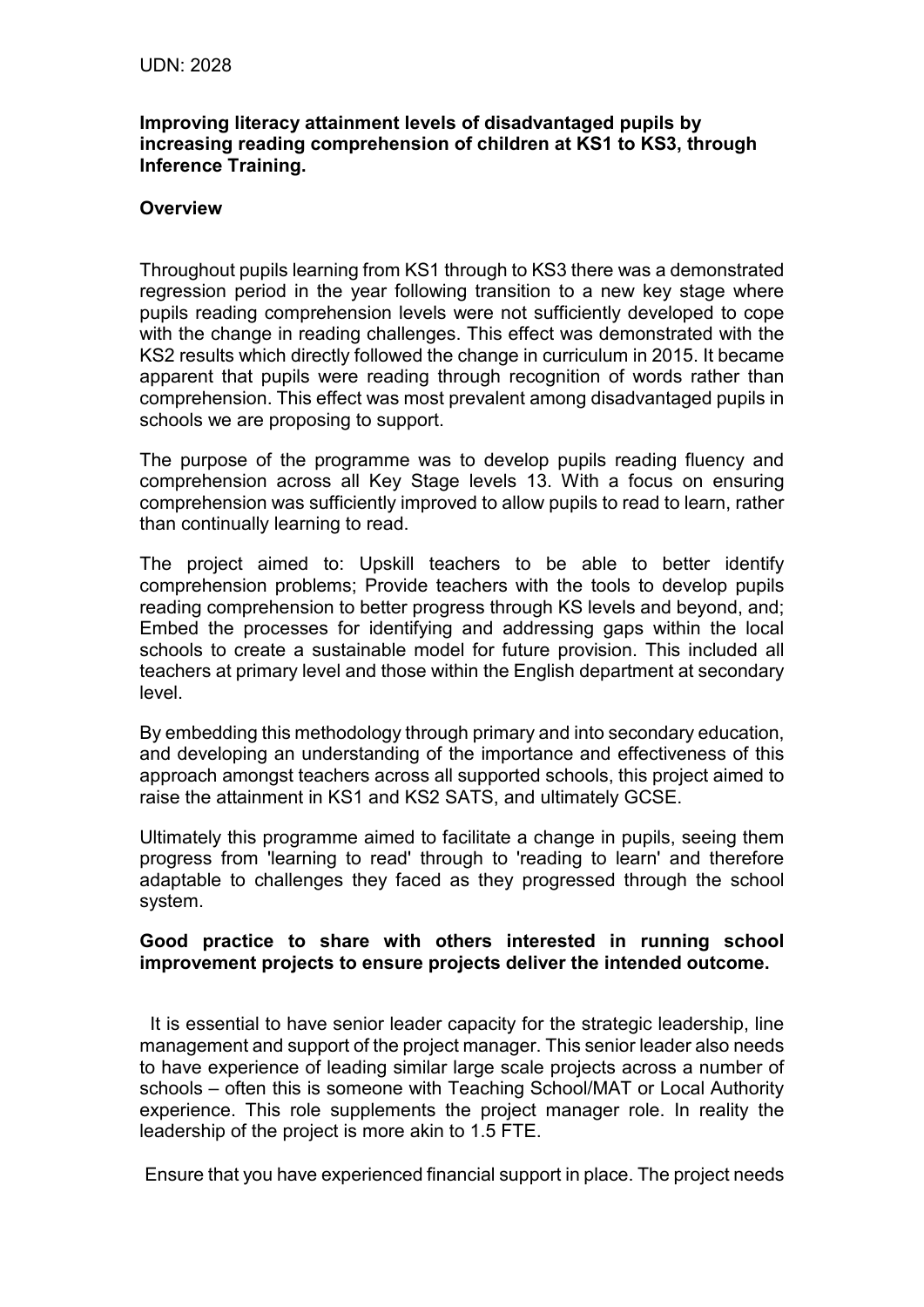the expertise of a business manager to provide financial models and ensure that HR processes are in place (part-time staff or staff released from schools can create contractual issues). Further financial support is essential to track expenditure and process the high volume of transactions.

Outstanding and flexible administrative support is essential, this person must have the ability to forge relationships quickly, gain and create trust and inspire confidence.

## **Sustainability measures taken by projects to ensure improvement are sustained beyond the funding period.**

This project has taken the following steps to ensure sustainability post-project:

- Evaluations
	- $\circ$  Term 1 half term evaluation to capture success and impact of transition plans. Termly evaluation, reporting on practice and developments.
	- o Evaluations sent to project manager, analysed, feed in to network meetings
- Network meetings:
	- o Termly network meetings. Named colleagues from Primary and Secondary schools to lead the meetings. Cross phase and/or separate phase meetings.
	- o Minutes- discussions and actions reported to SSIF project manager, monitored.
- Current schools:
	- o Refresher and for new colleagues/subject areas for schools currently working within the SSIF project. Opportunity to observe practice in school currently in project.
		- Term 1:1: Pedagogy and fiction book study including observation of practice in school – refresher and for new colleagues, primary and secondary. In school data collection
		- Term 1:2: Pedagogy and non-fiction book study including observation of practice in school – refresher and for new colleagues, primary and secondary. Quality Assurance Fluency training.
		- Term 2: Peer reviews schools within project to 'QA' each other.
		- Term 3: Data collection.
- Teaching Assistants/librarians/volunteers:
	- o Term 1:
		- Central training for TAs, librarians, adult volunteers in current schools, primary and secondary
		- Central training for primary children (4-5 children in each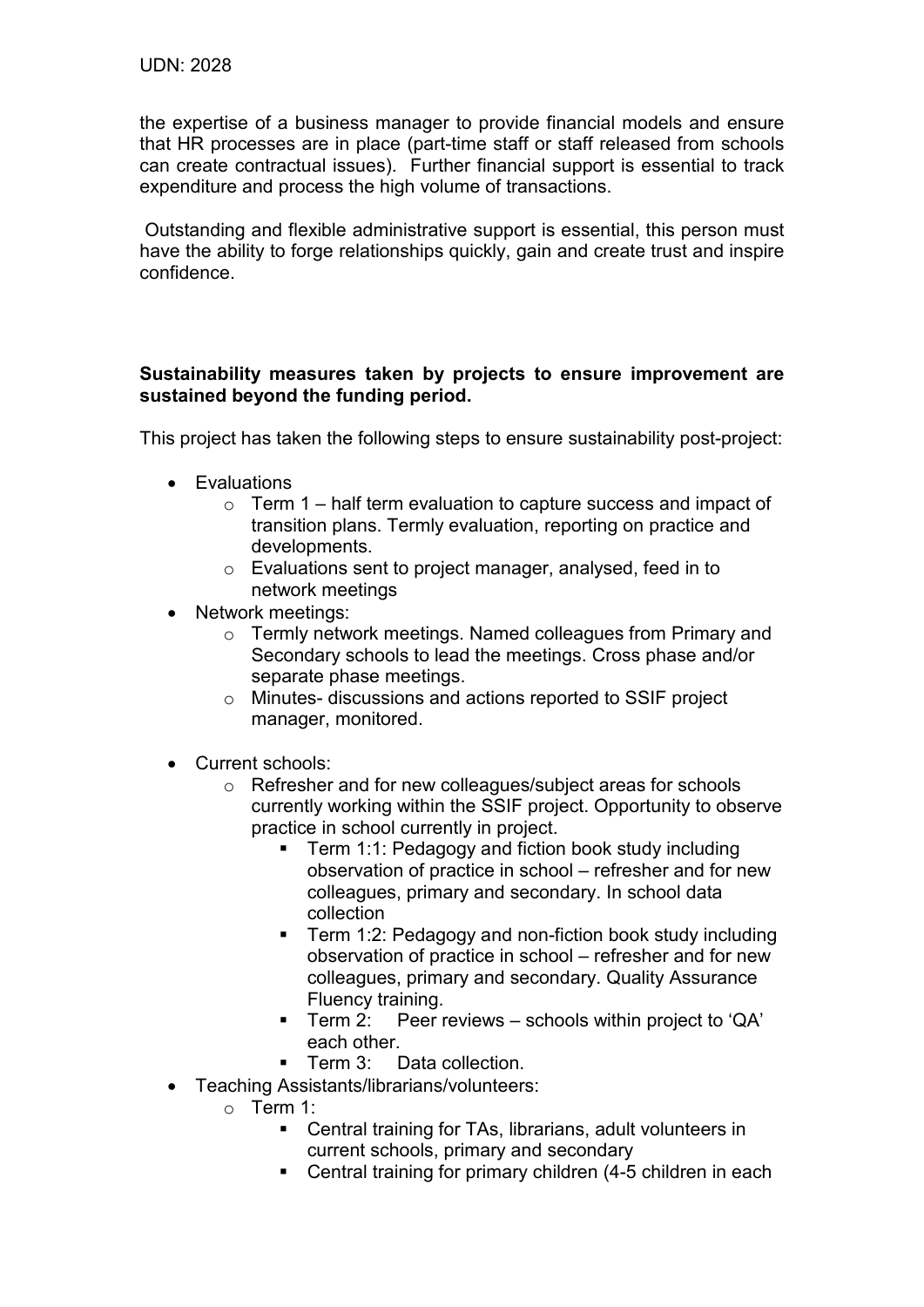school) to support younger readers in school

- **EXECENTEE CENTEE IS CONTERNATE CONTRACT CONTRACTS** formers (approx. 6 per school) to support younger readers in school.
- Literacy focus:
	- $\circ$  Focus per term eg supporting children to become independent readers – applying inference strategies independently/less teacher-led
		- Eg critical reading, academic literacy, effective questioning, writing skills
- Leadership:
	- o Term 1: How to evaluate effectively Leaders will have an acute awareness of the importance of evaluating effective practice and how to support less effective teaching in their capacity as English Leader. They will understand that in order to evaluate the quality of teaching effectively they must consider their judgements of teaching 'over time' and that no isolated element of monitoring provides a true reflection of teaching practice. English Leaders will also develop an understanding of what to 'look at' not 'look for' and how to effectively support teaching and learning by using planning, data, work scrutiny, lesson observations, speaking to learners and learning walks.
	- o Term 2: Improving Teaching Following on from effectively evaluating English across their school, Leaders will understand how to hold teachers to account and provide constructive feedback which will help support colleagues to improve. They will consider what effective practice looks like within their school and how to share this successfully understanding the importance of involving peers/colleagues to drive their own professional development (using the philosophy of 'High challenge, High support, Low Threat') and how sharing 'good' practice is a fundamental aspect of school improvement.
	- $\circ$  Term 3: Action Planning Leaders will have a clear understanding of targets and actions going forward in order to maintain best practice in their school. They will also produce a self-evaluation document, which will set measurable targets in-line with their own School Development Plan priorities.
- Open door policy:
	- $\circ$  Schools within project to open doors to each other to discuss, share strengths and concerns, observe good practice. Windows of opportunity per term.
- Other work to support sustainability:
	- o Transition: Report re transition from Sheffield Park Academy and All Saints
	- $\circ$  Parental involvement: Work supporting parental involvement booklet for schools and parents
	- o Collaboration: Directory of Leads' names for collaboration
	- o Teaching and Learning Inference strategies: Directory of strategies to support RfI
- Development of Inference: